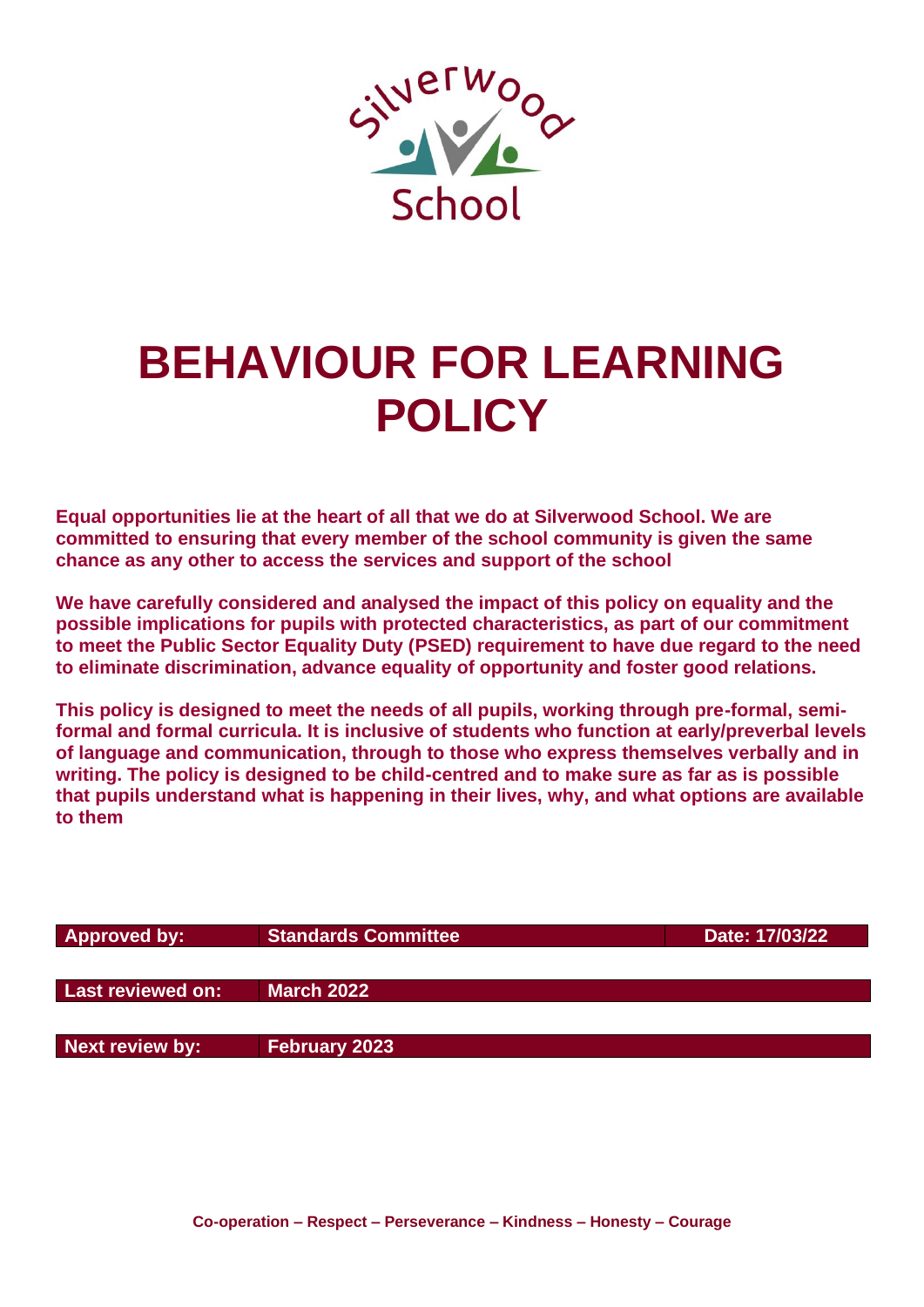# **Policy Objectives:**

- To provide guidance for staff, parents, governors, and other stakeholders on how we keep children and young people safe
- To provide a framework for our collective beliefs around human behaviour as it relates to children and young people
- To provide an inclusive model for our understanding of behavioural needs
- To underpin our beliefs with evidence-based practice and current research

# **Guiding Principles**

At Silverwood School we promote positive behaviour in a climate where pupils can access the curriculum, achieve success, enjoy learning, and participate in activities. Behaviour and learning are seen as interdependent and not separate. As a school we aim to provide a secure, enjoyable learning environment where expectations are clear and conflict is minimised so that everyone's self-esteem is enhanced.

## **KEY BELIEFS**

## **At Silverwood School we believe that:**

- Children and young people want to behave well
- Behaviour is a means of communication we must ensure that all pupils are supported to communicate their needs safely and appropriately
- With the right support and intervention, children and young people's behaviour can improve and their barriers to learning reduced.
- Mistakes are part of the learning process and we recognize that all of our children and young people are at different stages of the developmental process
- Our pupils have learning difficulties which can impact on how they learn to behave
- All adults can learn strategies to support young people to support good behaviour

## **Legislation and statutory requirements**

This policy is based on advice from the Department for Education (DfE) on:

- [Behaviour and discipline in schools](https://www.gov.uk/government/publications/behaviour-and-discipline-in-schools)
- [Searching, screening and confiscation in schools](https://www.gov.uk/government/publications/searching-screening-and-confiscation)
- [Equality Act 2012](https://www.gov.uk/government/publications/equality-act-2010-advice-for-schools)
- [Use of reasonable force in schools](https://www.gov.uk/government/publications/use-of-reasonable-force-in-schools)
- [Supporting pupils at school with medical conditions](https://www.gov.uk/government/publications/supporting-pupils-at-school-with-medical-conditions--3)

It is also based on the [SEND code of practice](https://www.gov.uk/government/publications/send-code-of-practice-0-to-25)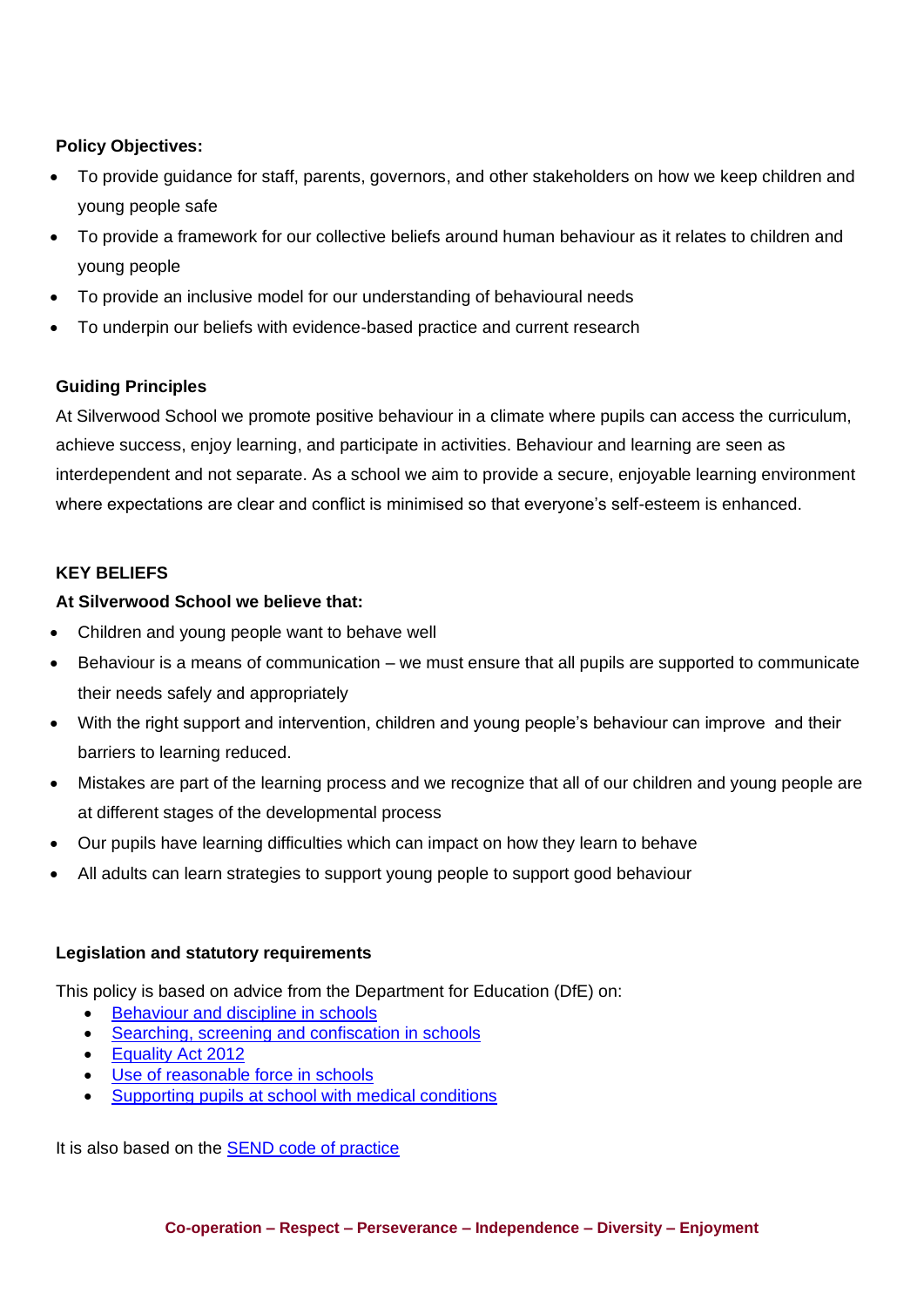In addition, this policy is based on:

- [Section 175 of the Education Act 2002](https://www.legislation.gov.uk/ukpga/2002/32/section/175), which outlines a school's duty to safeguard and promote the welfare of its pupils
- [Section 88 of the Education and Inspections Act 2006,](https://www.legislation.gov.uk/ukpga/2006/40/section/88) which require schools to regulate pupils behaviour and publish a behaviour policy, and written statement of behaviour principles, and give schools the authority to confiscate pupils' property.

## **We adults can support the children and young people in our school by:**

- The quality of our relationships with each other and them
- The quality of our provision
- A well-informed understanding of their needs
- Observation, evidence gathering and analysis so that our interventions are well informed and planned
- Working in close partnership with parents, carers and other professionals
- Investing time to allow children to practise and make mistakes and celebrating successes
- The scaffolding we put in place

## **The scaffolding consists of:**

Preparing to learn – Each campus has a pupil centred approach to preparing pupils to be in the best possible place to access their learning

- A Total Communication approach
- A learning environment which supports pupils to access their learning
- A Sensory Challenge Aware approach to timetabling
- A Trauma Informed approach
- Clear and realistic expectations
- Co-produced Class Rules
- **Routines**
- De-escalation strategies
- Rewards and consequences
- Fair and predictable responses to both negative and positive behaviour
- Reparation wherever possible and appropriate
- Descriptive praise

## **KEY BELIEFS EXPLAINED**

## **Children and young people want to behave well**

We believe that our children and young people are happy when they behave well and when that behaviour is recognised and acknowledged by adults and their peers. Children are able to behave well when their needs are well met in school, at home and in the community.

## **Behaviour is a means of communication**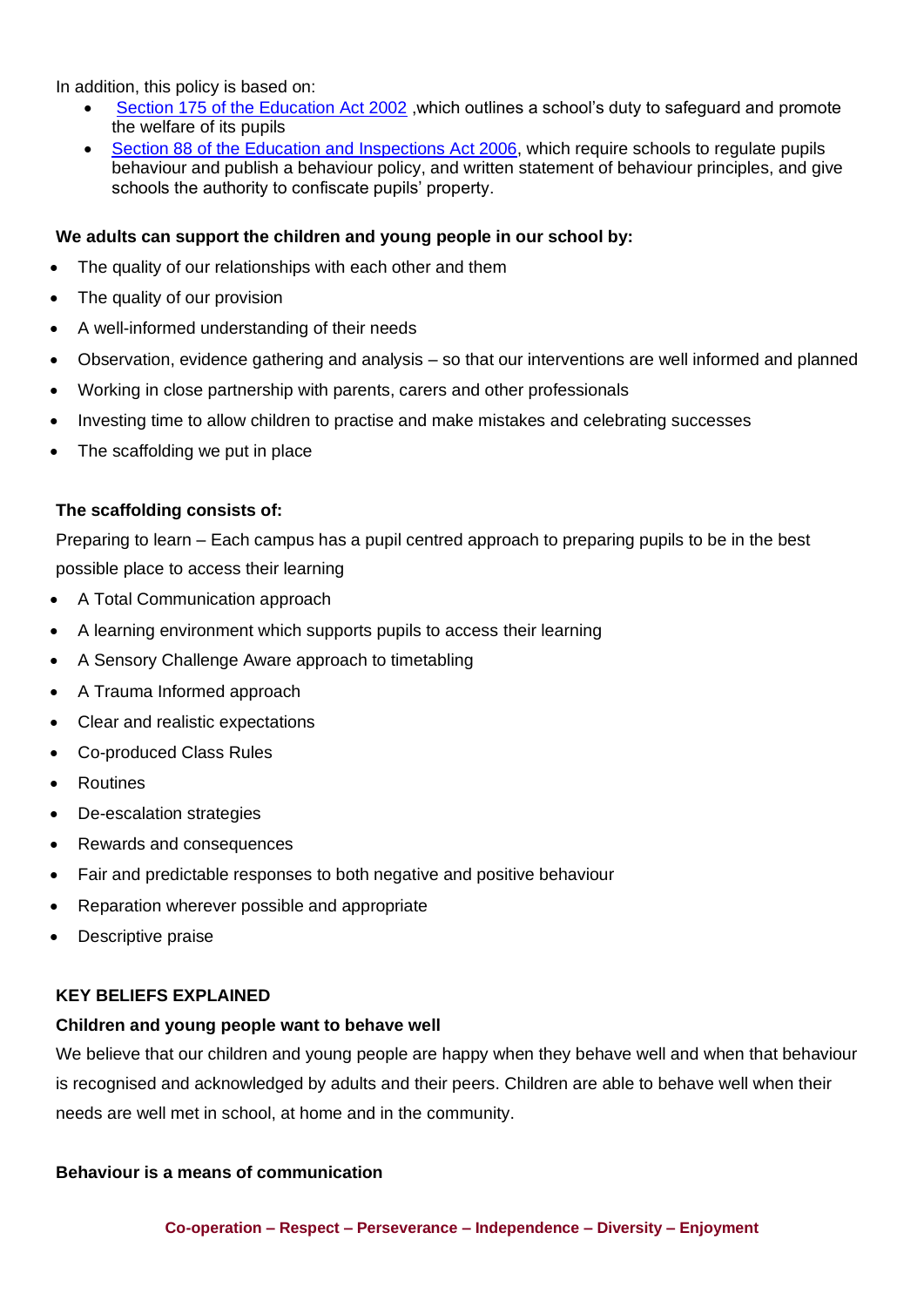How children behave gives us important information about how they are feeling. Supporting children to effectively communicate is a very important part of supporting children and young people to behave appropriately. Children with severe learning difficulties, profound and complex needs, or wider moderate learning difficulties (MLD) will need a personalised approach to behaviour management and consideration must be given to sensory needs, pain thresholds and levels of stimulation and engagement. Children with MLD may demonstrate more age appropriate behaviour and test boundaries including experimenting with relationships, social media and substances. These challenging behaviours need to be explored in the most appropriate way.

## **With the right support and intervention**

Children and young people can learn to improve their behaviour. Children and young people at Silverwood School can find learning difficult: learning new behaviour is a task, just like learning to read or write.

## **Mistakes are part of the learning process**

We don't make a judgement about mistakes – instead we support our pupils to learn alternative ways to communicate and give them opportunities to repeatedly practice these skills.

## **Our pupils have learning difficulties which can impact on how they learn to behave**

As adults, we must consider the learning styles and needs of children and young people; we must also have realistic expectations about the rate of progress a child will make when learning to adapt or develop new behaviours. Many of our children and young people learn in small, incremental steps over a long period of time.

## **We can learn strategies to support our pupils' to improve their behaviour.**

Most adults have evolved ways of responding to pupil behaviour based on a combination of personal and professional experiences and training and experiential learning.

At Silverwood School we encourage all staff to reflect on what may be the underlying issues that drive or trigger behaviour in children, and to think about ways of responding to challenging behaviour in a nonjudgemental and supportive way. Staff are supported in this process by the Behaviour Support Team and the principles of Team Teach training.

## **Adults can support our pupils by:**

## **The quality of our relationships with each other and them**

a) Our relationships with each other are supported and developed by our Staff Code of Conduct, which provides a framework to help us to be good models of behaviour at all times for our children and young people.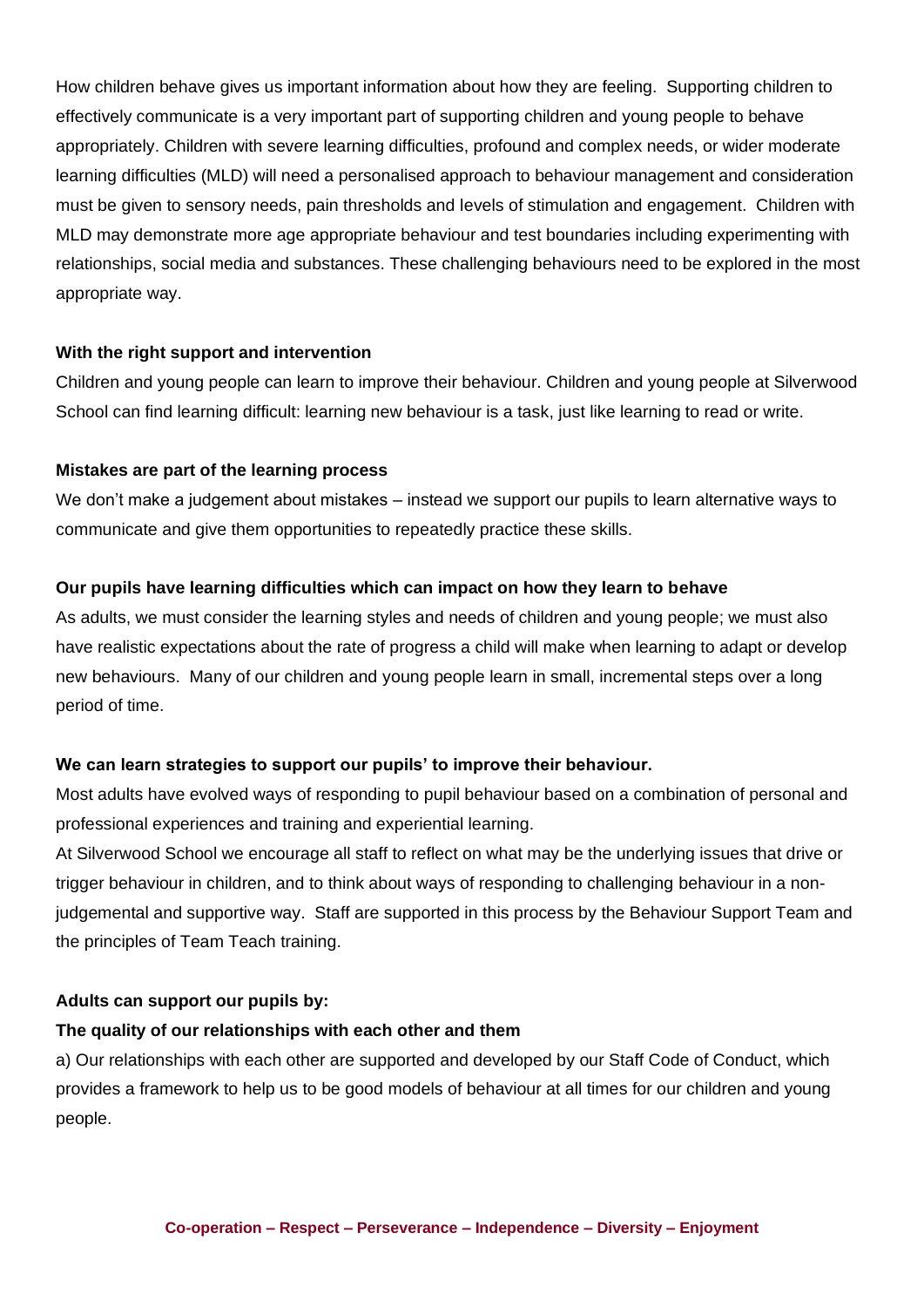b) The quality of our relationships with our children and young people. These relationships are crucial. Each adult is a significant adult for our children and young people. To foster successful, enabling relationships we need to:

- Actively build trust and rapport they have to be earned: they're not given
- We should have high expectations for all pupils and when we demonstrate our belief in them, it supports them to succeed.
- We treat our pupils with dignity and respect at all times eg by saying 'thank you'; by communicating carefully and clearly in a way that is accessible to them and their current level of need
- Consider what might be behind the behaviour; why the pupil is behaving in this way. There will always be a reason: the behaviour is a symptom of something that we need to identify
- See things through eg consequences in place as a response to particular behaviours, both desirable and undesirable
- Keep our word and if, for some reason, we are unable to honour a commitment to a child or young person, to communicate clearly and honestly about why this has happened
- Identify the strengths in the child or young person identify these with the child and build on it. If a child is not able to do this, advocate for the child within the team or professional group
- Apologise if you make a mistake you are modelling this for the pupil and this will support you to build trust and respect
- Name and manage your own emotional reactions to pupils' behaviour ie demonstrate emotionally intelligent behaviour at all times. Seek help if you are finding it difficult to manage your feelings about a child or young person
- Quietly but firmly hold appropriate boundaries for the children and young people
- Seek support from wider professional networks to problem-solve challenging behaviour
- We will always be respectful to children, we do not talk about them over their heads or in front of other children
- We are non-judgemental about children's life experiences, but we use evidence to inform our planning for them

# **The quality of our provision:**

If we are able to meet each pupil at his/her point of need, it is more likely that challenging or unhelpful behaviour will decrease or stop. To do this we need to:

- Accurately assess the pupils' needs
- Plan to meet the pupil's range of needs specific to the plans drawn up by their professional group eg equipment, staffing, sensory needs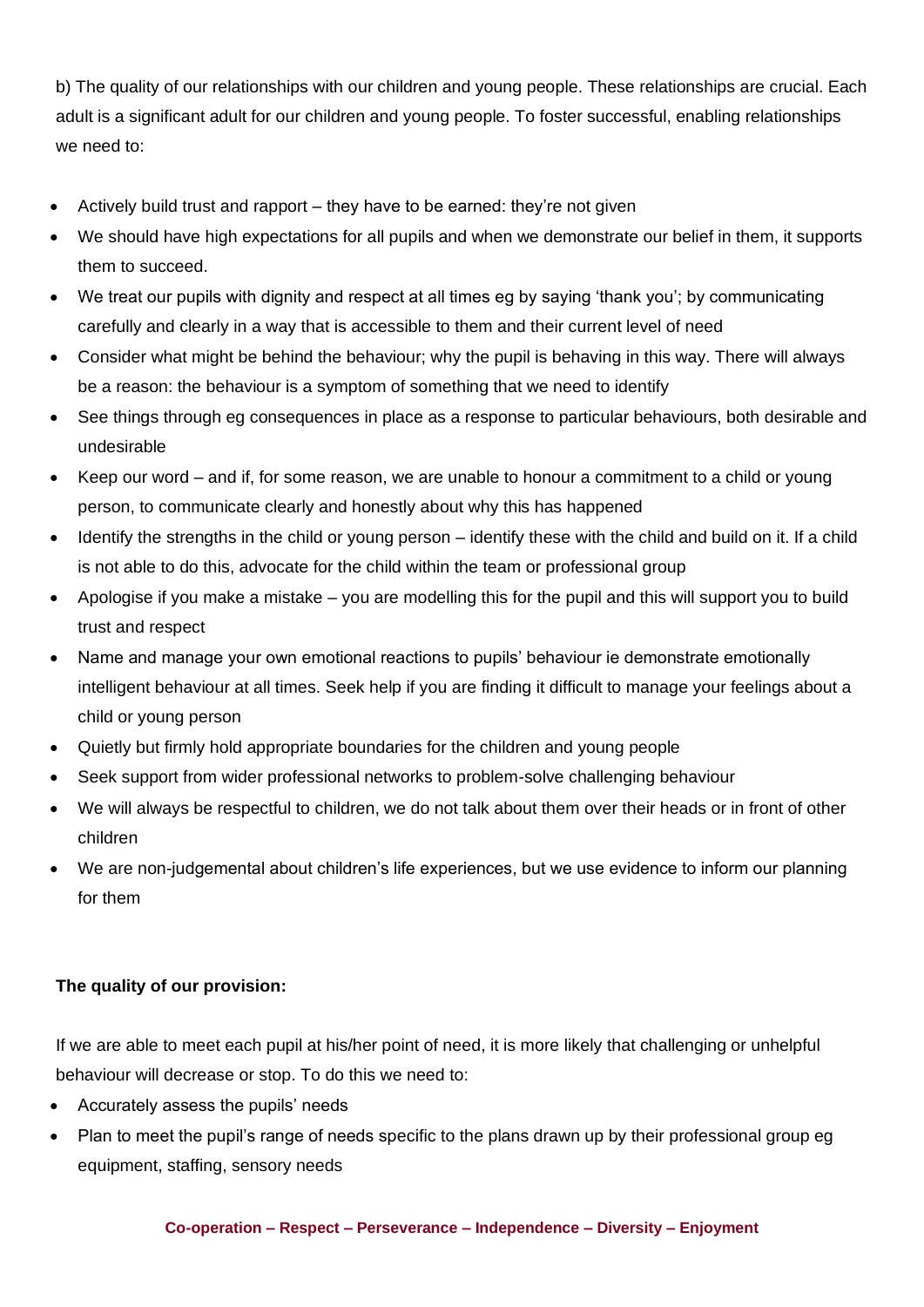- Support the pupil to develop high levels of resilience and have high expectations for every child
- Support pupils to develop high self- esteem, so that they believe that they can succeed
- Frequently use positive reinforcement when things are going well and minimal feedback for low level undesirable behaviours. *Focus on what you want the child to do.*
- Know what motivates each pupil in our class and delivering a curriculum which motivates and supports pupils in developing both learning and social skills
- Personalise learning to ensure that we meet each pupil at his/her point of development
- The personal, social and health education of all pupils aims to develop personal qualities and social skills which will lead to the development and improvement of acceptable behaviours across all areas of school life, and in the wider community.
- Give the pupil feedback on progress in a supportive way that makes sense to them, focusing particularly on their achievements and what they need to do to make further progress
- Praise pupils for their specific achievements, ie descriptive praise and do this often
- Actively teach pupils behaviour for learning
- Promote positive relationships between pupils, staff and pupils and staff; dignity and respect for pupils and staff; a caring environment; fairness and consistency; tolerance and empathy.

**The scaffolding we put in place** – by this we mean all the things we do to support our pupils to manage their own behaviour successfully

## **The scaffolding**

Rules support positive behaviour. They should be:

- Few in number
- Where developmentally appropriate, agreed with children and young people
- Communicated in a way that the children and young people can understand, including visual cues, objects of reference, social stories etc.
- Stated in the positive things we are going do
- Regularly referred to by all staff with children and young people
- Appropriate to the activity and developmental range

**Routines** support our pupils by fixing desired behaviours in their minds. They must be explicitly taught – don't assume they know them. You will need to teach routines for **all** activities. The more consistency there is over routines, the easier it is for our pupils. Routines also support behaviour for learning.

## **The language of choice**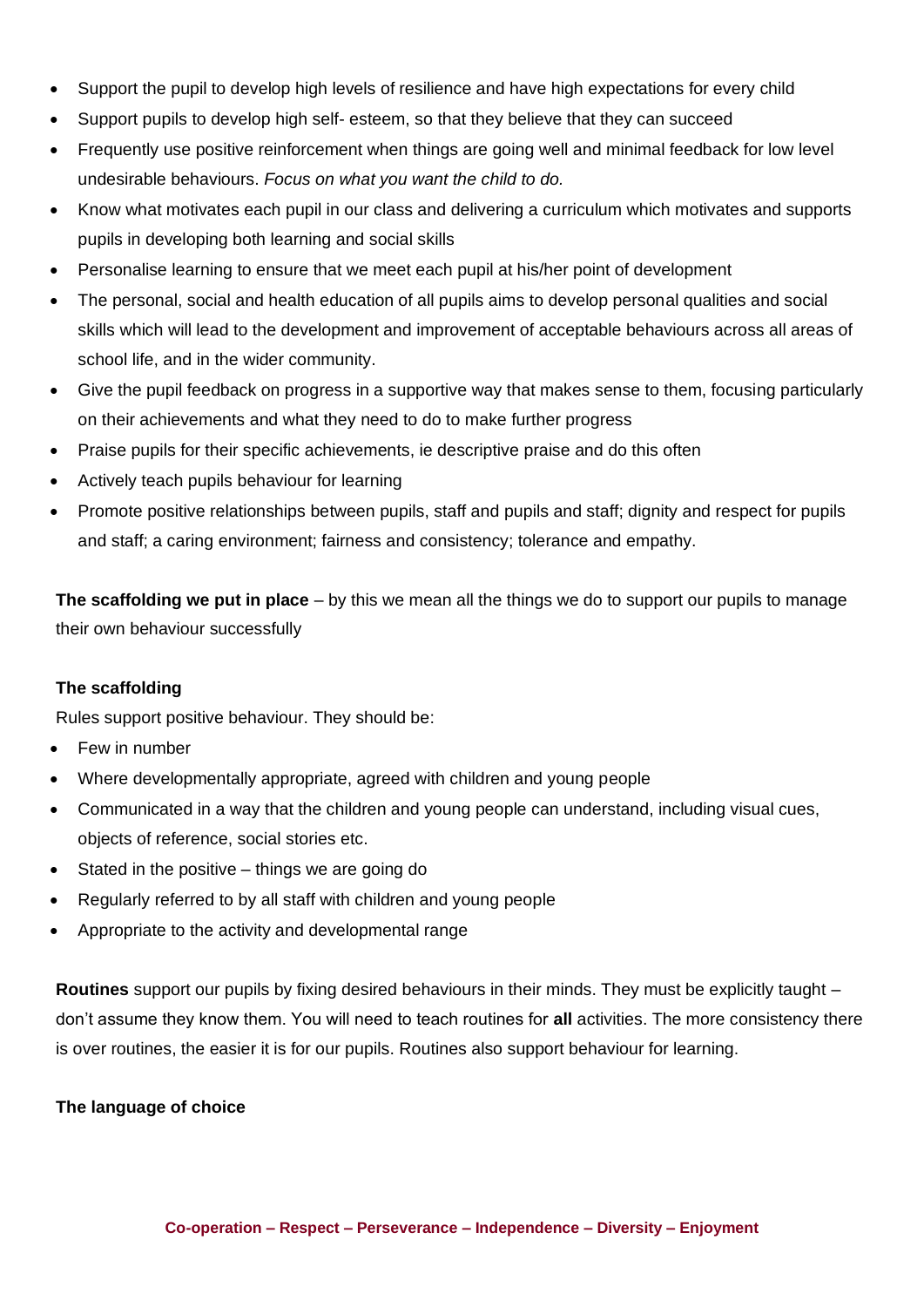This is part of helping our pupils to learn to take responsibility for their behaviour. We actively encourage them to choose the right thing to do and, where appropriate, explain the consequences of their choices, both good and bad.

We use specific descriptive praise when we see them making a good choice – we can never do too much of this.

Where appropriate, we link consequences to the choices they make, to help them make the best choice.

This communication:

- Increases pupil's sense of responsibility
- Regards mistakes as part of learning
- Removes the struggle for power
- Is positive
- Where appropriate, overtly links responsibility, choice and consequences
- Helps pupils to manage their own behaviour
- Increases independence

## **Rewards and Consequences**

#### **Rewards**

- Descriptive praise; spoken and non-spoken
- Symbolic rewards
- Communication with parents and carers to inform them of the behaviour or achievement
- Special responsibilities/privileges
- Preferred activities above and beyond the scheduled daily activities (eg sensory room, bike, IPAD, choosing time)
- Displays of achievement WOW Boards
- Celebration assembly

Rewards are linked to positive choices and achievements. They focus on the specific behaviours we wish to improve or encourage.

## **Consequences**

1. We do not believe in sanctions or punishment. We use consequences to turn a negative into a positive learning experience.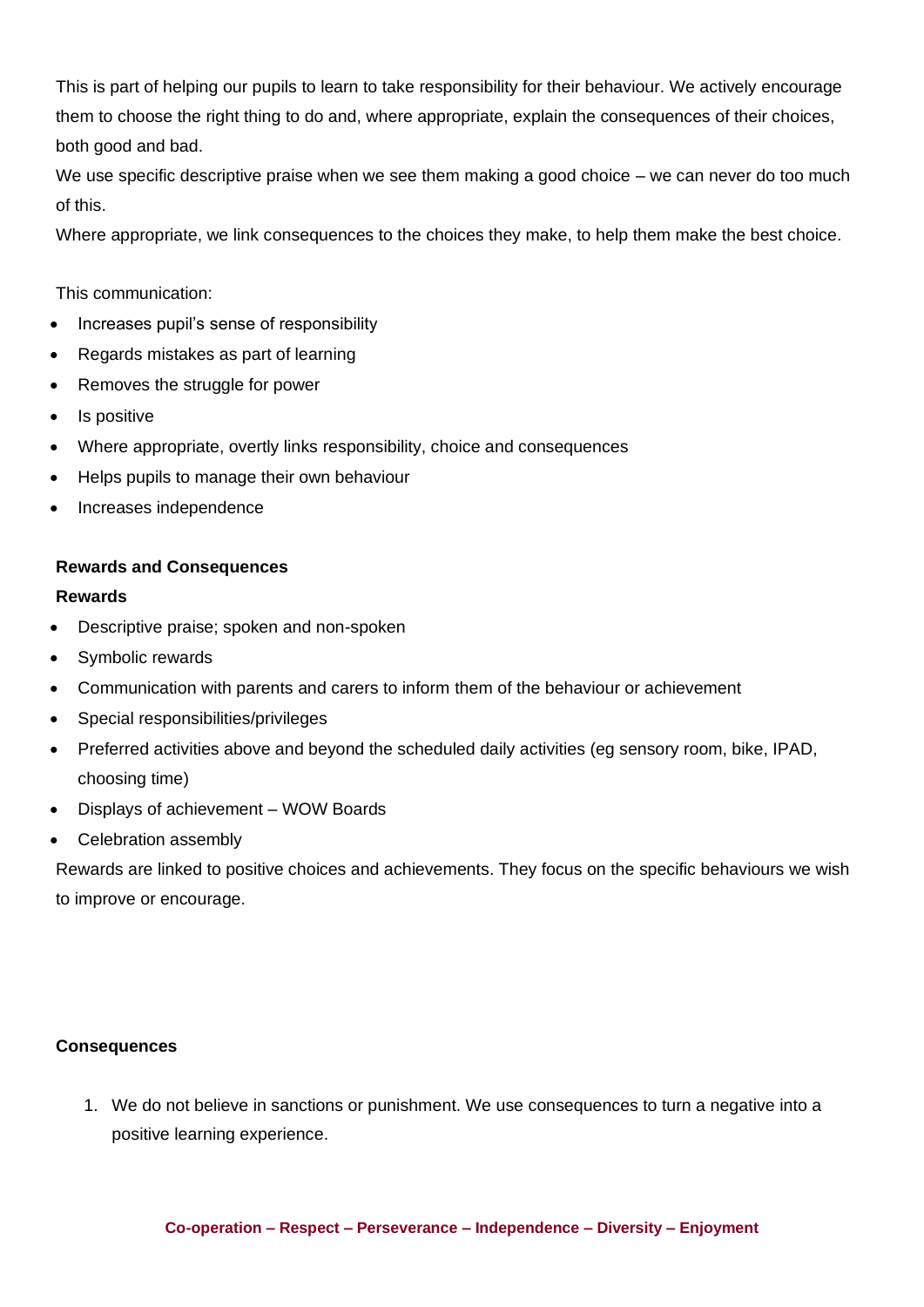| Behaviour                                                                            | Consequence                                                                                                                                                                          |
|--------------------------------------------------------------------------------------|--------------------------------------------------------------------------------------------------------------------------------------------------------------------------------------|
| A pupil disrupts an activity or<br>behaves in a way that makes others<br>feel unsafe | Pupil has a break.<br>Pupil is supported by an adult to<br>consider their behaviour.<br>Pupil is supported to apologise to the<br>groups/person and carries on with the<br>activity. |
|                                                                                      |                                                                                                                                                                                      |

- 2. It is important for our pupils to clearly link a specific behaviour with its consequence.
- 3. The consequence needs to be a natural consequence, which makes sense to a child.
- 4. It is also important for adults to review what has happened. Was there anything that could have been done differently to support this pupil to manage better? What was the pupil trying to communicate through this behaviour?
- 5. We believe that it is not the severity of the consequence but the certainty that it will happen.

# **Reparation** means repairing relationships, or 'making good' in some way

We believe that pupils should always be given the opportunity to repair, and that they want to do this. We do not believe in the concept of punishment, because it focuses the pupil's mind on the punishment, rather than what s/he did. This frequently leads to children and young people feeling angry about the punishment, rather than thinking about the effect of their behaviour on others.

Where developmentally appropriate, we support our pupils to take responsibility for what they have done and to repair it with the other person(s) involved/affected.

We believe that, with the right support, pupils can be supported to repair: we cannot make assumptions about what children feel. Unresolved difficulties can make pupils very anxious and this can cause behaviour to escalate or become habitual.

Restorative meetings can be used where staff deem that students have the cognitive ability for them to be affective.

# **Descriptive Praise**

If we tell people what it is exactly that we like about what they are doing, we are reinforcing the behaviours we want to promote, eg

'I liked the way you came the first time I asked.'

'I noticed how kindly you supported \_S\_. Thank you.' 'Thank you for returning to the activity so promptly.' We are also giving them positive feedback and personal recognition. This raises their self-esteem and leads to improved behaviour. The use of descriptive praise is a feature of the school's language. Descriptive praise supports behaviour for learning.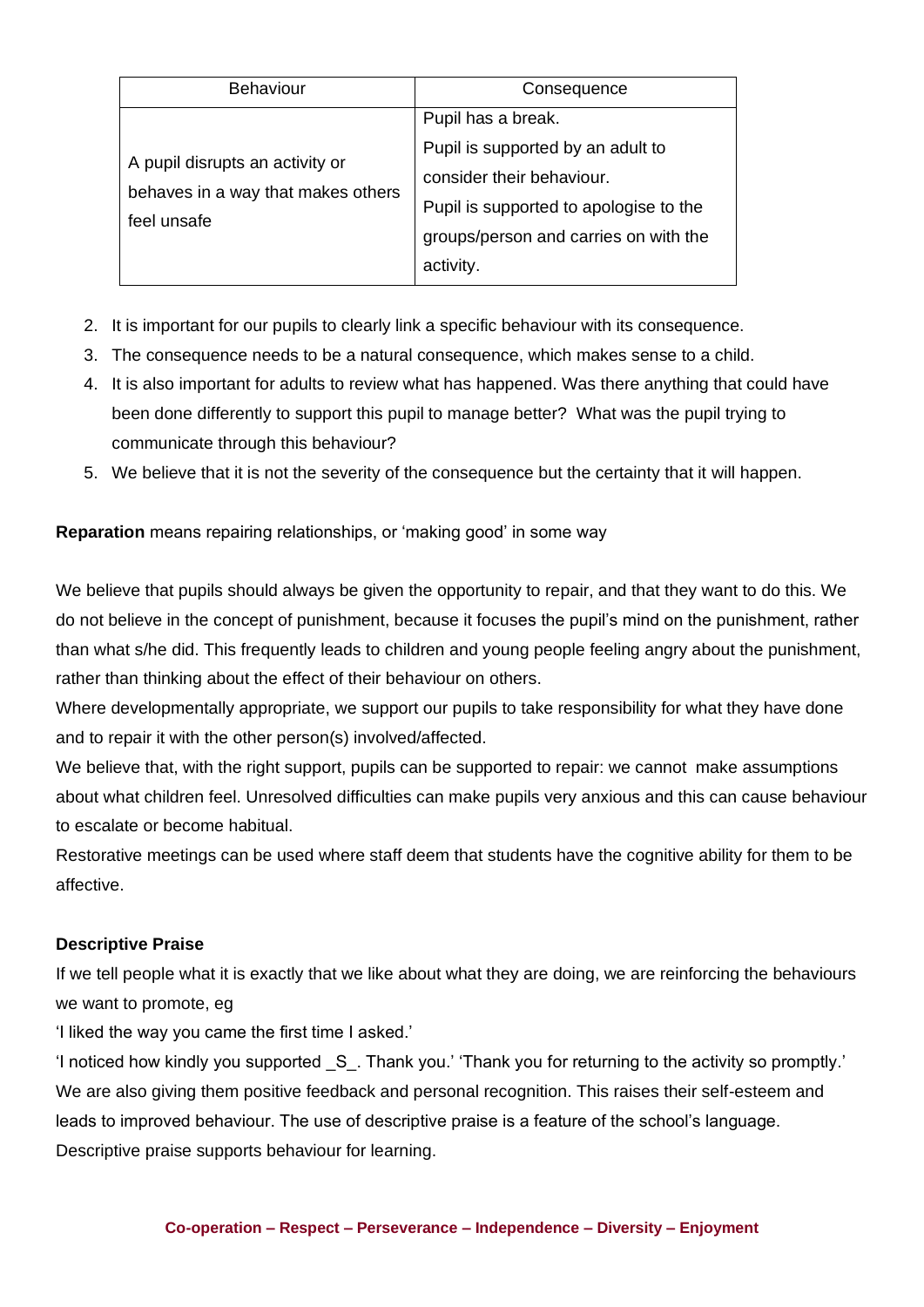Spoken praise creates a positive atmosphere, whether it is delivered to an individual pupil or to a group of pupils. It can be reinforced by whole class and/or whole school recognition of the achievement. Non-spoken praise can be indicated by smiles, 'thumbs up' and Makaton signs.

# **Pupils with exceptional behavioural needs**

The majority of pupils at the school will respond positively when staff work within these guidelines but some of our pupils need additional support to learn to manage their behaviour.

We do this by:

- Working in line with this Policy
- Putting in additional scaffolding, tailored to the specific needs of each pupil
- Multi-agency review
- Observations of pupil behaviour
- Medical investigations to ensure that the pupil is not in pain or unwell
- Making the routines/strategies more detailed
- Drawing up a Risk Assessment and Positive Handling Plan detailing action to be taken when identified behaviour occurs. This is shared with the pupil, parent and other staff
- Drawing on additional resources from beyond the school, eg CAHMS, Educational Psychology, Occupational Therapists, Physiotherapists, Speech and Language therapists, medical specialists
- Parental and family support to implement changes in strategies

Some pupils need very specific and detailed planning, which could include a shortened day, off-site education or home-based learning. When significant adaptations are made to a pupil's learning day, we always plan jointly with the parents and carers and the Multi Agency Support Team, the Local Education Authority and external agencies.

# **Bullying (including Cyber-bullying)**

- We do not tolerate bullying
- We teach our pupils and staff about bullying
- Bullying should **never** be ignored
- All instances of bullying must be recorded
- Parents and carers should be informed by staff promptly if their child/young person is involved in a bullying incident.
- Every instance needs to be addressed, in line with this policy, with each person involved taking responsibility for his/her actions, apologising and agreeing to stop/change the behaviour causing concern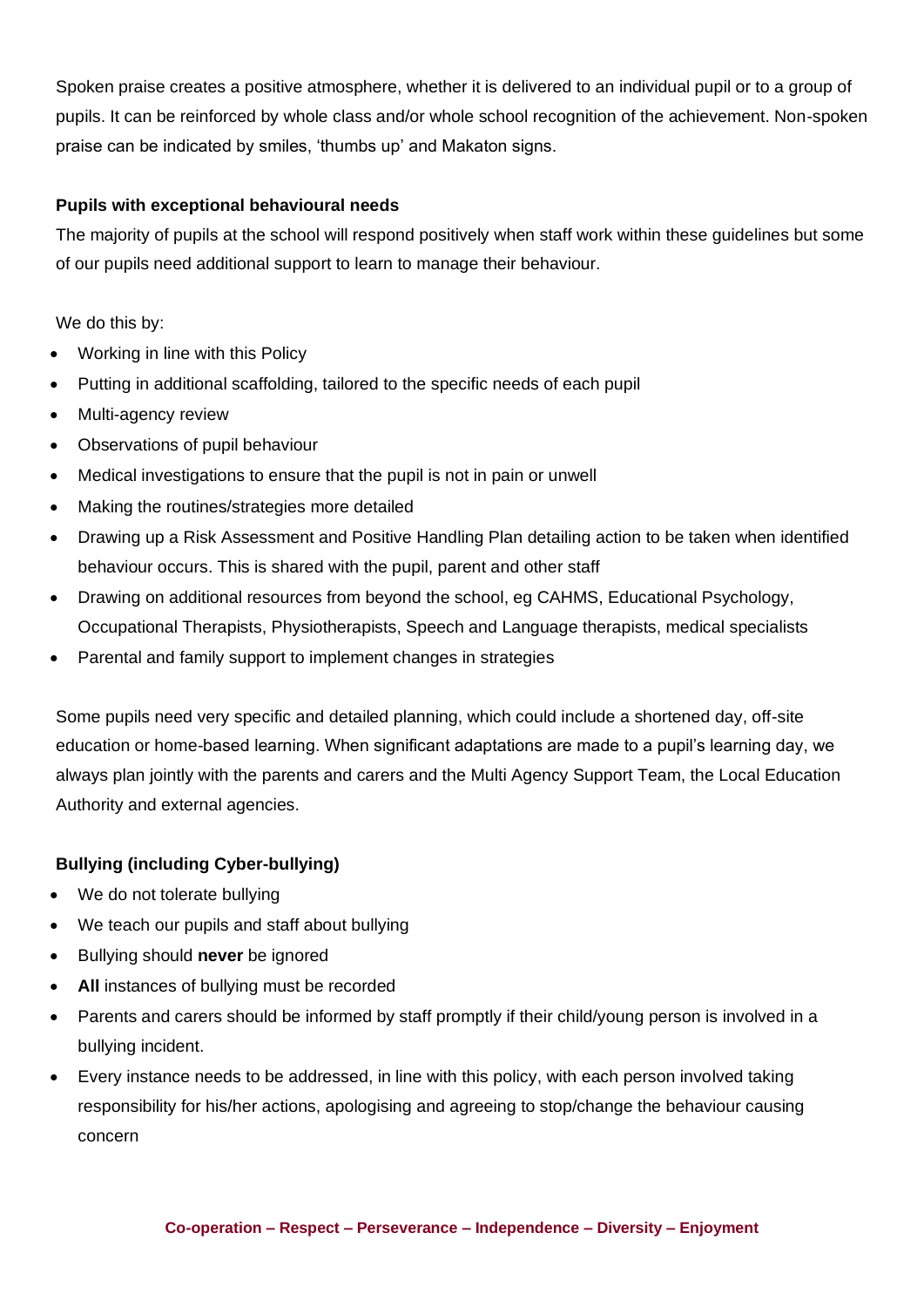• Our pupils and staff will be supported to develop age appropriate levels of e-literacy so that they are able to keep themselves safe on-line and report cyber-bullying

Further guidance is available in the school's **Anti-Bullying Policy** which is available on request from the school.

# **Discriminatory language/incidents**

- Although quite rare, incidents which include elements of racism, homophobia, sexism or those which are related to disability, gender presentation or religion are **not acceptable** within our school's community
- They should be dealt with in line with this Policy with further advice and a coordinated response from Senior Leadership Team
- They **MUST** be recorded appropriately, including all follow-up action
- Some children use discriminatory language without understanding its impact and this must be viewed as an opportunity to teach children how to be respectful to each other

Further guidance is available in the school's **Equalities Policy** which is available on request from the school.

## **Monitoring**

Behaviour incidents are recorded and monitored for patterns of behaviour so that it can inform interventions and staff training.

## **Fixed-term Exclusions**

We do not believe that exclusions are the most effective way to support pupils with SEND, and we will always try to adapt and personalise provision for all of our pupils in order to ensure that they are able to access education.

However, in exceptional circumstances it may be necessary to exclude a pupil for a fixed time period and this would always be considered very carefully.

Exceptional circumstances include, but are not limited to:

- Incidents where the safety of the pupil, other pupils or staff is seriously compromised
- Incidents of knife crime or the deliberate use of weapons in school
- Incidents of involving illegal drugs
- Incidents of sexual violence
- Incidents of significant deliberate damage to property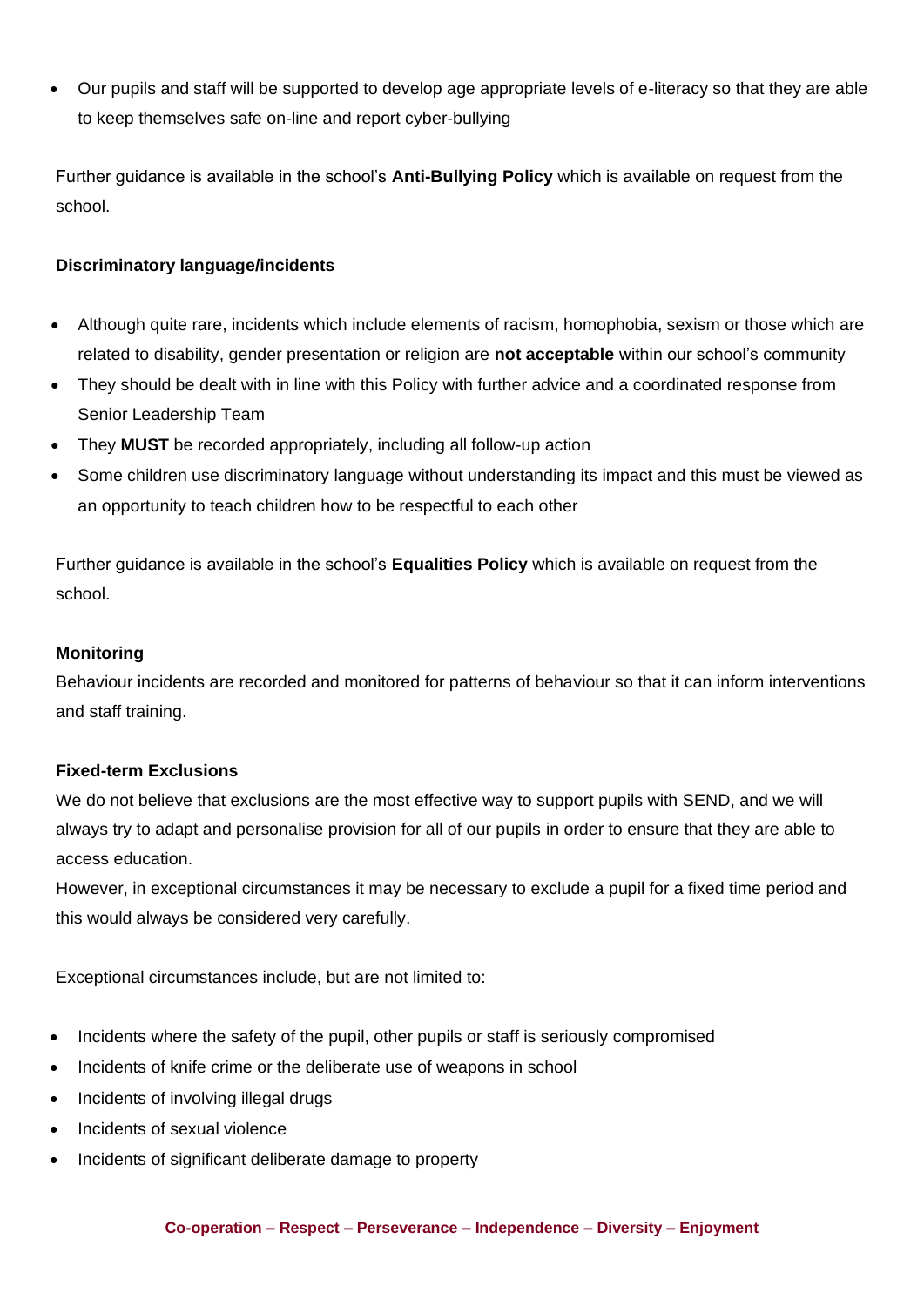Decisions to exclude pupils are made on an individual basis and should always be a reasonable and measured response. Parents will be contacted at the earliest opportunity in the process and pupils will continue to be supported in their learning whilst they are on exclusion. There will be a reintegration meeting before the pupil returns to school to allow for the best possible outcomes to be achieved moving forwards.

The Local Authority and Education Welfare Service will be made aware in order to support the pupil and child as fully as possible whilst the pupil is out of school.

Exclusions can also be managed internally and a pupil may be removed from class or setting for a fixed period of time.

# **Permanent exclusions**

It is extremely rare for pupils at Silverwood School to be permanently excluded. This is not a decision that would be made in isolation, and is ultimately the responsibility of the Governing Board. In the event that we are not able to meet the needs of an individual pupil, we will *always aim* to work with the pupil, their family and Local Authority to identify a suitable alternative placement for a managed move.

All exclusions will always be reported to the Local Authority and, where appropriate, the allocated social worker or Head of the Virtual School for Looked After Pupils.

Parents retain the right to appeal against Exclusion, further information of the appeal process will be issued with the Exclusion Letter.

This policy should be read in conjunction with the Physical Intervention Policy

At Silverwood School, we hold our key beliefs at heart:

Children want to behave well.

Behaviour is a means of communication

With the right support children can be helped to improve their behaviour

# **Associated Resources and Links**

Link to **behaviour checklist**: [http://www.education.gov.uk/schools/pupilsupport/behaviour/a00199342/getting-the-simple-things-right](http://www.education.gov.uk/schools/pupilsupport/behaviour/a00199342/getting-the-simple-things-right-charlie-taylors-behaviour-checklists)[charlie-taylors-behaviour-checklists](http://www.education.gov.uk/schools/pupilsupport/behaviour/a00199342/getting-the-simple-things-right-charlie-taylors-behaviour-checklists) Link to use of **Reasonable Force** – advice for Head Teachers, Staff and Governing Bodies <https://www.gov.uk/government/publications/use-of-reasonable-force-in-schools>